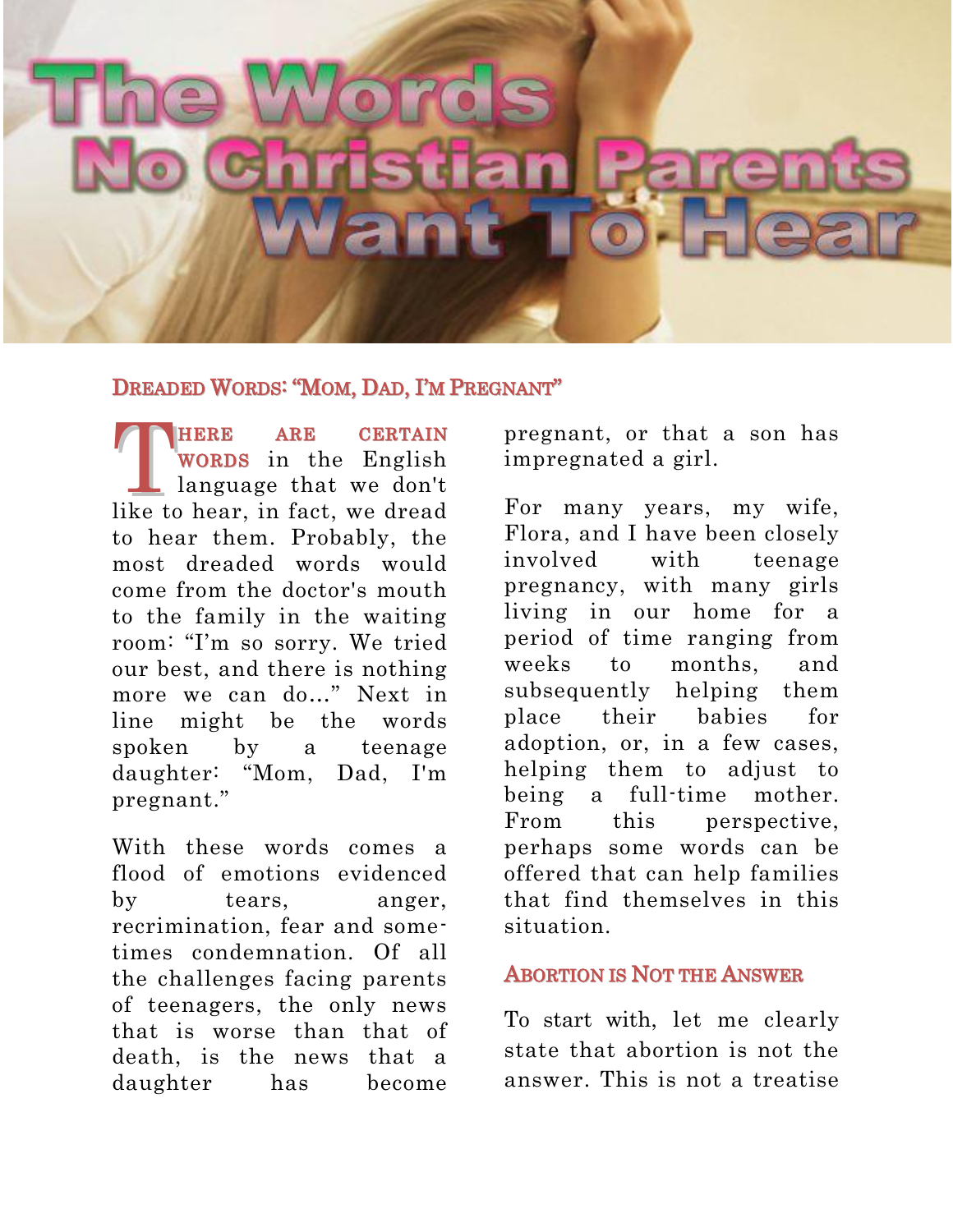on the sin of abortion, but we need to understand that the Scriptures clearly state that what is in the womb is a living being, not just a blob of tissue. When Mary came to visit her kinswoman Elizabeth, the child Elizabeth was carrying in her womb responded to Mary's voice: "For behold, when the sound of your greeting reached my ears, the baby leaped in my womb for joy" (Luke  $1:44$ ). Besides the sin of murdering a baby, the abortionists do not warn their clients of the emotional scars that many women carry for years, even for a lifetime, after an abortion.

Dr. David C. Reardon, of the Elliott Institute in Springfield, IL did a study of hundreds of women  $10$ â $\epsilon$ "20 years after an abortion. Over 50% of the women reported feelings of betrayal of their beliefs and ideals, agony, guilt, sorrow, depression, grief, bitterness, regret, despair, shame, unworthiness, severe weeping, and a loss of selfconfidence, among other things.

These are just some of the emotions that followed for years. A Canadian study showed 25% of women who had an abortion made visits to psychiatrists, compared to 3% of a control group. A Danish study showed a 53% higher rate of psychiatric admissions for women who had abortions compared to those who delivered their children. A study in Finland reveals a suicide rate among those who had abortions to be 300% greater than all women of reproductive age, and 600% more than women who gave birth. Other studies find an increased risk of breast cancer (50%) and other medical complications.

I have known of parents who "solved" the problem of a daughter's pregnancy by pressuring for an abortion. But they were not the one's who received a call at 2 a.m. from a nearly hysterical teenager distraught over her abortion. I have spent years trying to bring this particular young woman back to the Lord. I strongly suspect that she feels unworthy.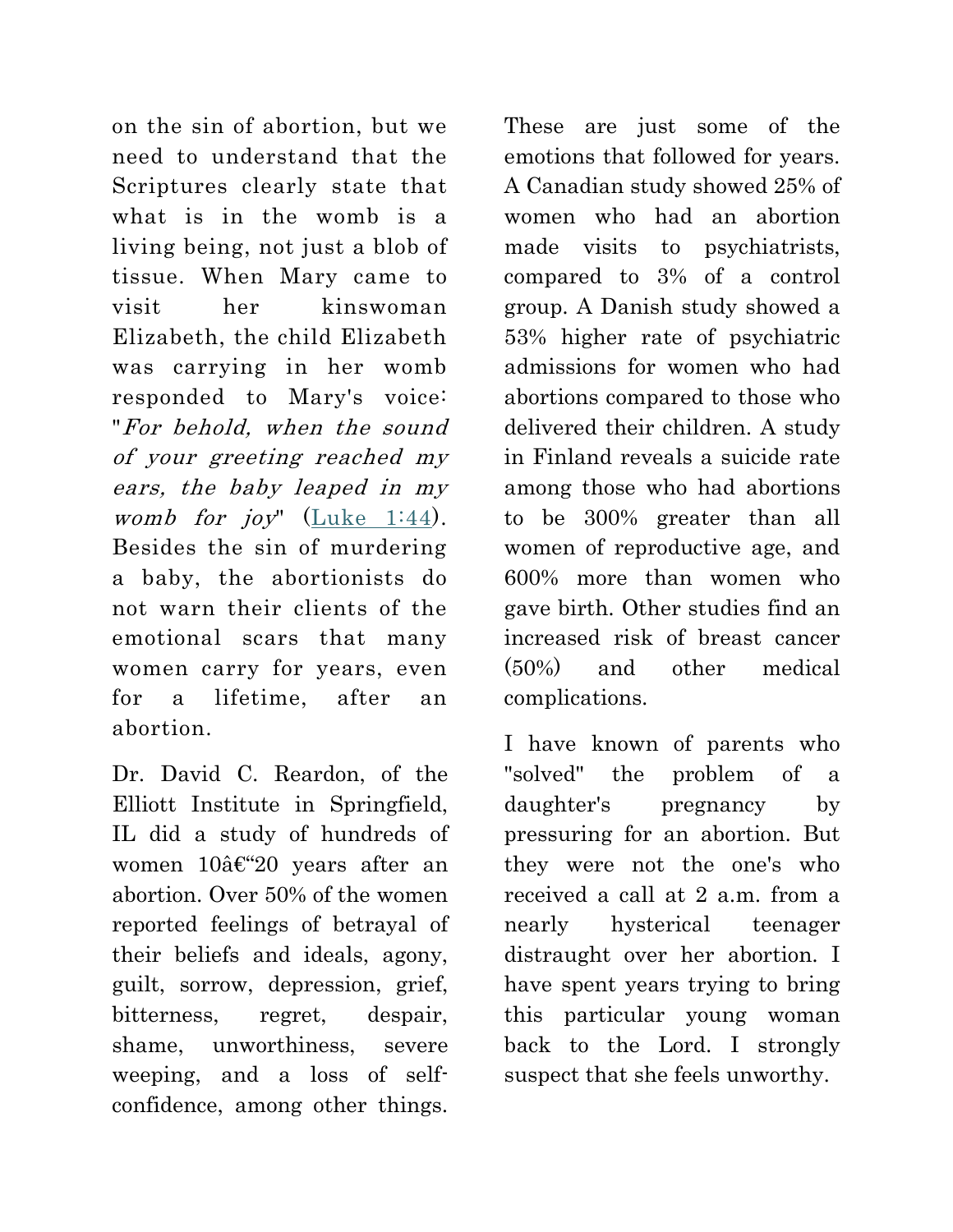# REJECTION IS NOT THE ANSWER

Neither is rejection the answer. Many years ago I was in a gospel meeting in a small town in Indiana when a family approached me with their 14-year-old daughter. Vickie was pregnant, having been seduced by Mr. Cool Joe. Vickie's father's anger prompted him to say he never wanted to see her again. So this frightened child came home with me, having been rejected for the third time in her life. She had been literally abandoned as a baby and left in a deserted house. Then Mr. Cool Joe abandoned her, refusing any responsibility after assuring her that all would be okay. So a frightened little girl came home with me. Thankfully, Dad later relented.

So, what are parents to do? If there is ever a time in a girl's life that she needs love and support, this is the time. It is not a time to smooth over sin, but it is a time to embrace, as the prodigal son's father did [\(Luke 15:20\)](http://biblia.com/bible/nkjv/Luke%2015.20).

# THE CHOICE OF ADOPTION

If possible, the father of the child should be involved in discussions. If the couple is mature enough, do they want to marry? If not, the decision must then be made whether or not the girl wants to keep the baby, or place it for adoption. Out of some eighty cases with which we have been involved, only a handful has kept the baby. Some-times that has worked out well, and sometimes not. There is normally an emotional attachment to this child that has been carried in the womb for nine months, and it may be hard to part with the child. But a realistic assessment of what is best for the child may determine that adoption is the best course. A child's ideal situation is to be raised by two loving parents.

If adoption is the decision made, then where is the girl to live? In several cases, the girl has continued to live with her family. This may not always work out, and this is why many have come to live with us, or with other families in our congregation. It